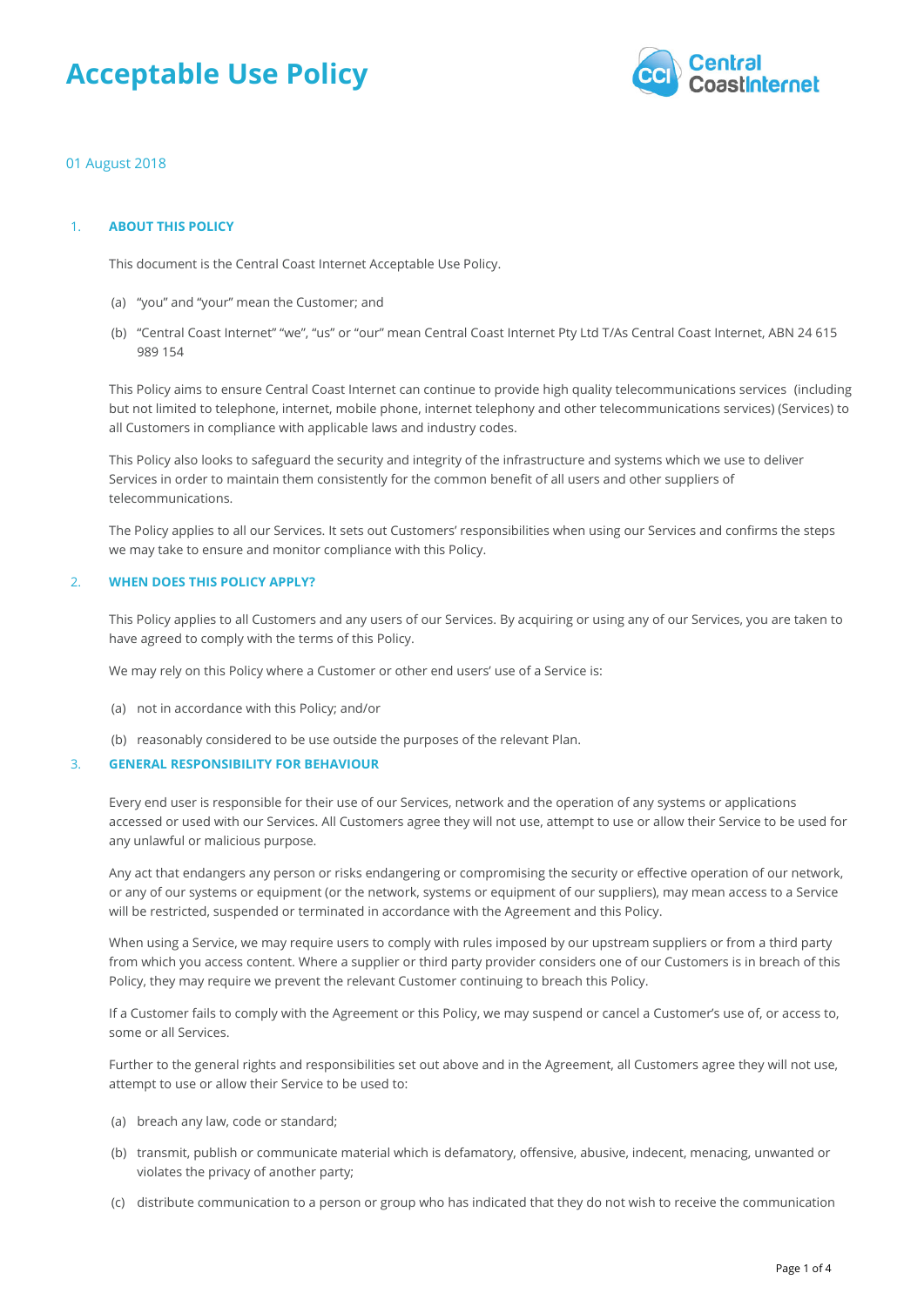from the Customer;

- (d) store, send or distribute any content which is restricted, prohibited or unlawful under any applicable law, or that is likely to offend a reasonable person;
- (e) send or distribute unsolicited advertising or bulk messages not in accordance with the Spam Act 2003;
- (f) do anything which incites violence or hatred against, any person or class of persons, or which could give rise to civil or criminal proceedings;
- (g) gain unauthorised access to a person's private or personal information or a company's commercially sensitive information (or attempt to do either);
- (h) use another person's name, username or password or attempt to gain access to the account of any person;
- (i) provide false, misleading or deceptive information about yourself or your business to us or any other person in relation to your use of the Services or in order to gain access to a Service or a Service feature; or
- (j) infringe any person or company's intellectual property or other rights;
- (k) compromise the security or integrity of any network or system;
- (l) access, download, store, send or distribute viruses, spy software or other harmful material;
- (m) interfere, restrict or disrupt Services or any other person or company's use or enjoyment of Services;
- (n) use the Service to communicate with emergency service organisations where an emergency situation does not exist;
- (o) disguise the origin of a use or communication;
- (p) access, monitor or use any data or traffic on any systems or networks without authority;
- (q) attempt to probe, scan or test the vulnerability of any data, system or network;
- (r) use the Services for the purposes of arbitrage;
- (s) overload any network or system including our infrastructure, network and/or systems;
- (t) tamper with, hinder the operation of or make unauthorised modifications to any network or system;
- (u) authorise, aid, abet, encourage or incite any other person to do or attempt to do any of the above acts.

#### **Provider not responsible for content**

Customers acknowledge that:

- (a) we are not responsible for the content of the Services;
- (b) use of the Services is at the Customer's sole risk;
- we are not liable for any unsolicited or unwelcome information disseminated via the Services to the Customer or the (c) consequences of the Customer receiving such information;
- (d) the Internet:
	- (i)  $\;$  is not necessarily a secure and confidential method of communication and the Customer transmits data at their own risk; and
	- (ii)  $\,$  contains viruses, Trojan programs, spy software and other harmful material that may destroy or corrupt Customer's own system; and
	- (iii) is not controlled by us and we are not liable for any damage to, or loss of data caused by material accessed on the internet.

Customers are responsible for providing, configuring or maintaining any equipment or software they need to access the Services, as well as for the security and integrity of Customer's data (in particular for protecting equipment from unauthorised third parties using your hardware of software) except where we have agreed to provide and manage certain equipment or software.

#### 4. **UNREASONABLE USE**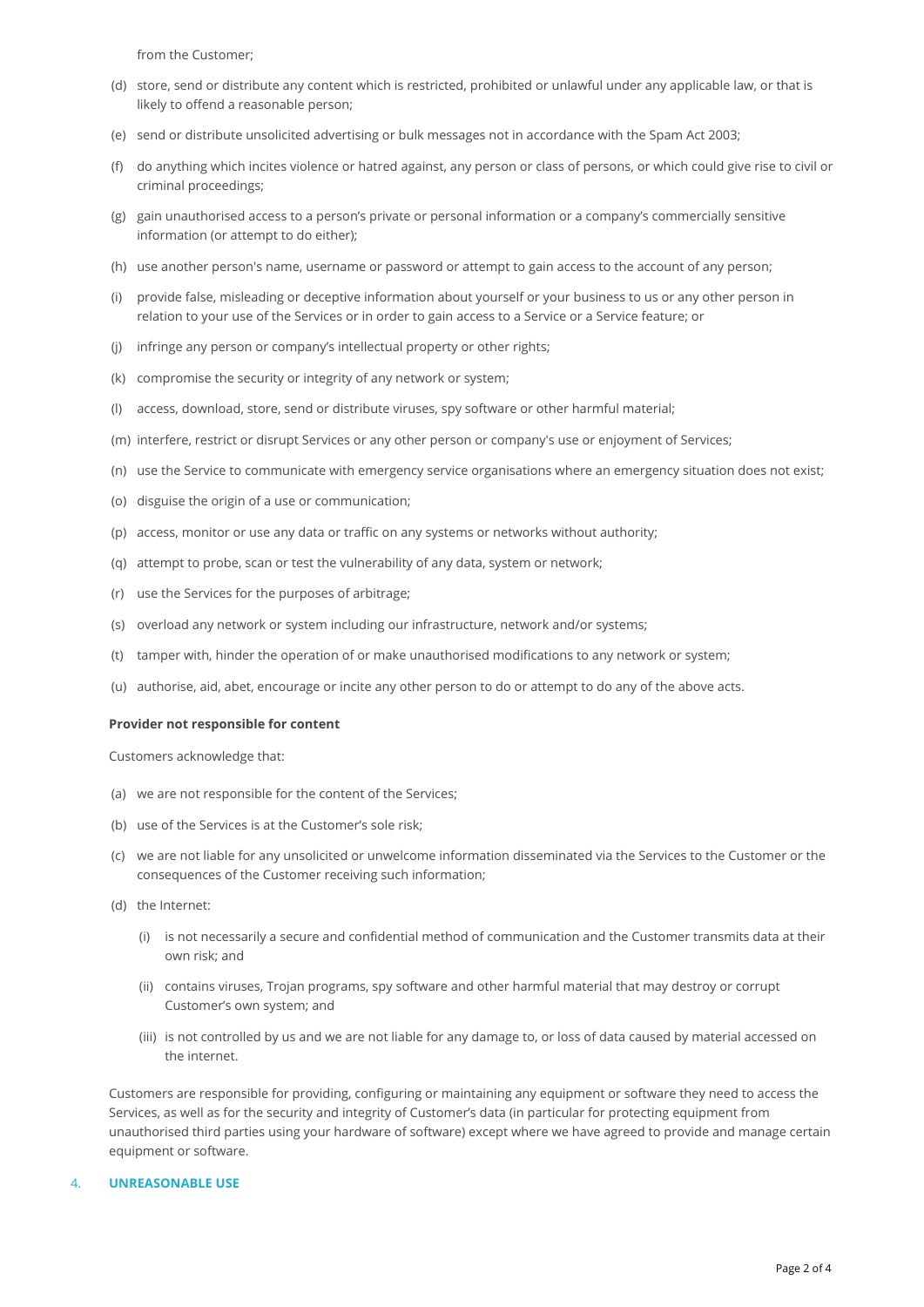Central Coast Internet considers Customer use of a Service, plan inclusion, promotion an accessed or utilised for any non-ordinary purpose or if the Plan is a residential plan for is instead used for commercial or other untypical household or personal purposes.

Non-ordinary purpose includes:

(a)running a telemarketing business or call centre;

(b)re-supplying or reselling the Service;

(c)international traffic) on our network;

(d)abnormal or excessive use of back to base services;

- (e)SIM boxing or using the Service (including any of our SIM card(s)) in connection with routes or reroutes traffic (e.g. calls, SMS, data, etc.) to or from the our network or the
- (f) usage that affects other Customers access to the network or enjoyment of the Services;
- (g)setting up switch devices which overcome subscription and/or pricing charges, potenti Customers to access the Service; or

(h)any other activity which would not be reasonably regarded as typical or ordinary use.

#### 5. REGULATORY AUTHORITIES

At law, we are required to assist law enforcement agencies. We may be required to compl lawful requests at any time without notice to Customers but in doing so will act in accord including under the Telecommunications (Interception and Access) Act 1979 (Cth).

For more information on how we handle Customer information, please refer to our Privacy [https://www.cci.net](https://www.cci.net.au/terms).au/terms

#### 6. LAWFUL USE

Customers must ensure that any use of our Services is lawful and it is their responsibilit information they choose to access when using a Service, even if they were used without t person who gains access to them.

Customers are responsible for any content stored, sent, accessed or distribunte budim or via content posted on web pages, email, social media, chat or discussion forums, bulletin bo

Customers must not use Services to send or distribute content which is prohibited or otherwise applicable Australian law or in breach of an applicable Agreement. If Customers provide Customer s responsibility to comply with the Broadcasting Services Act 1992 (Cth), any a other applicable law.

We are required by law to refer a Customer to the Australian Federal Police if we have re used to access child pornography.

### 7. MONITORING COMPLIANCE

We may from time to time monitor transmissions of published content for the purposes of Policy.

#### 8. WHAT HAPPENS IF I BREACH THIS POLICY?

If we believe on reasonable grounds that a Customer has breached this Policy, we may co your use of the Service.

We also specifically reserve the right to take one or more of the following steps:

(a)suspend access to the Service indefinitely or for a specific period;

(b)terminate access to the Service and refuse to provide the Service to the Customer or

(c)inform appropriate government and regulatory authorities of suspected illegal or infrin